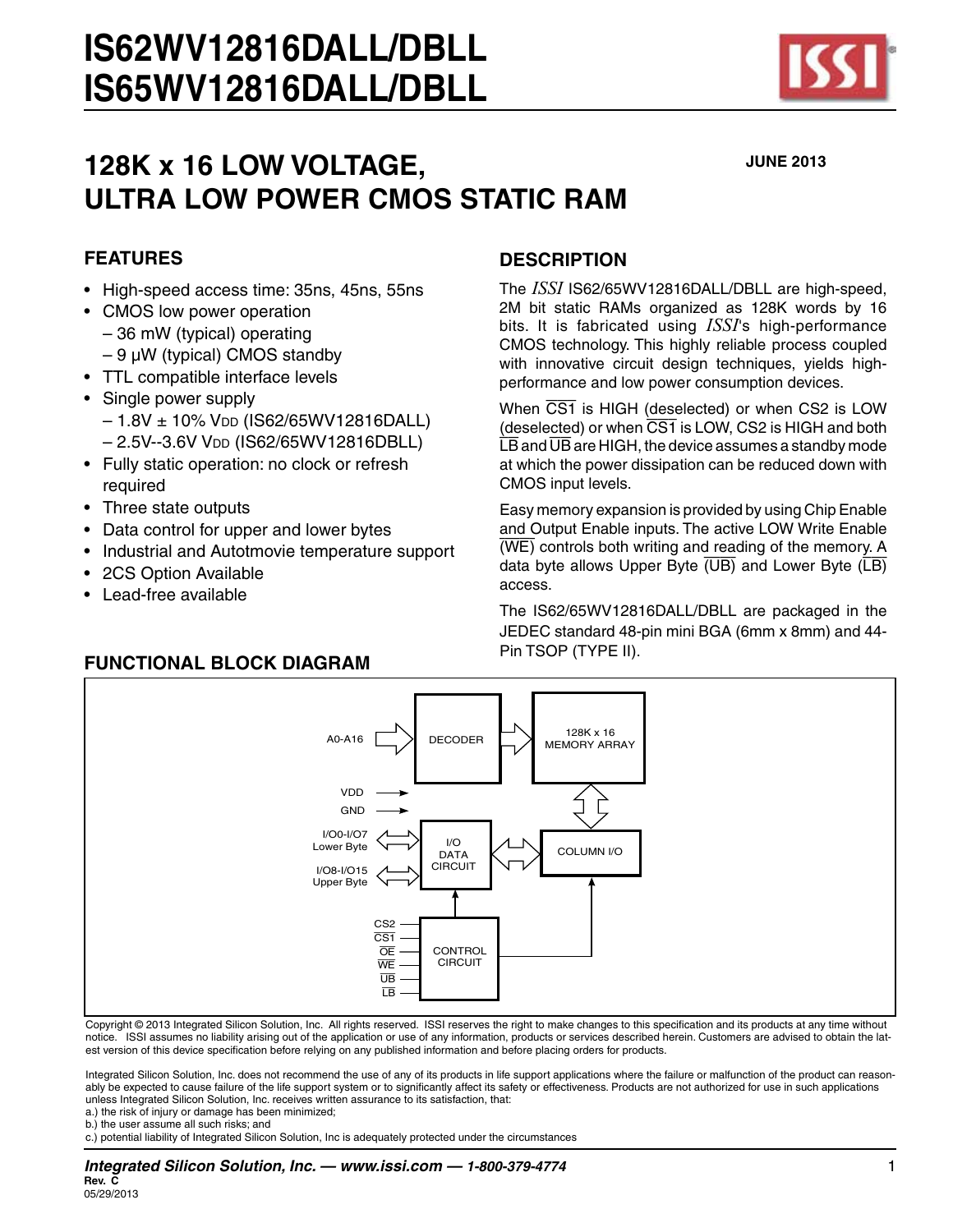

#### **PIN CONFIGURATIONS**

**48-Pin mini BGA (6mm x 8mm) (Package Code B)**



#### **48-Pin mini BGA (6mm x 8mm) 2 CS Option (Package Code B2)**



# **44-Pin mini TSOP (Type II) (Package Code T)**



#### **PIN DESCRIPTIONS**

| A0-A16 Address Inputs    |                                 |
|--------------------------|---------------------------------|
| I/O0-I/O15               | Data Inputs/Outputs             |
| $\overline{CS1}$ , CS2   | Chip Enable Input               |
| ŌĒ                       | <b>Output Enable Input</b>      |
| WE                       | Write Enable Input              |
| $\overline{\mathsf{LB}}$ | Lower-byte Control (I/O0-I/O7)  |
| UB                       | Upper-byte Control (I/O8-I/O15) |
| NC.                      | No Connection                   |
| V <sub>DD</sub>          | Power                           |
| GND                      | Ground                          |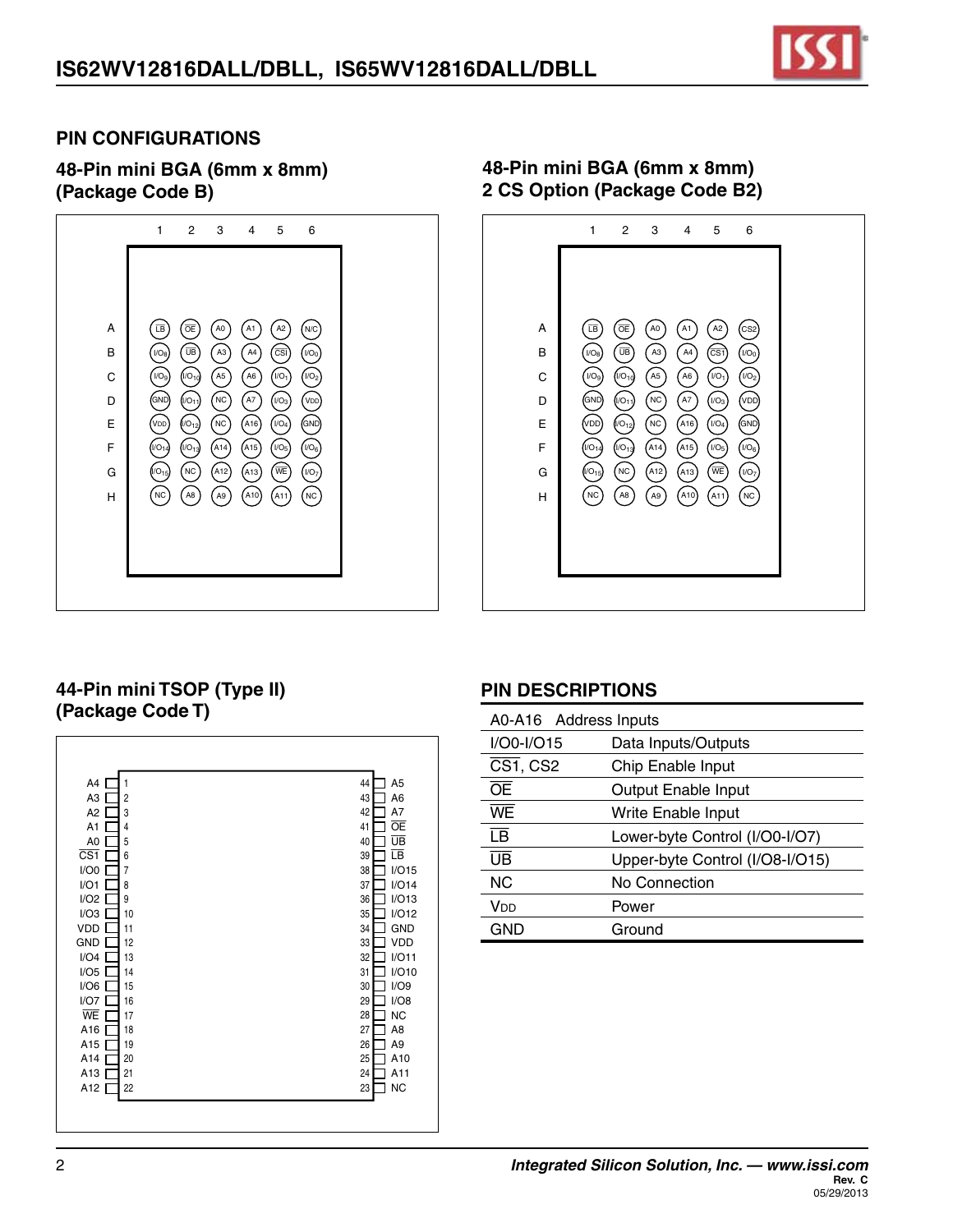

|                        |           |                 |                 |           |    |                          | <b>I/O PIN</b> |                 |                               |
|------------------------|-----------|-----------------|-----------------|-----------|----|--------------------------|----------------|-----------------|-------------------------------|
| Mode                   | <b>WE</b> | CS <sub>1</sub> | CS <sub>2</sub> | <b>OE</b> | LB | $\overline{\mathsf{UB}}$ | $I/OO-I/O7$    | $I/O8-I/O15$    | <b>V<sub>DD</sub></b> Current |
| Not Selected           |           | н               |                 | x         |    | χ                        | High-Z         | High-Z          | ISB1, ISB2                    |
|                        | X         | X               |                 | Χ         | X  | X                        | High-Z         | High-Z          | ISB1, ISB2                    |
|                        | X         | X               | X               | X         | Н  | Н                        | High-Z         | High-Z          | ISB1, ISB2                    |
| <b>Output Disabled</b> | н         |                 | н               | Н         |    | X                        | High-Z         | High-Z          | Icc                           |
|                        | н         |                 | Н               | Н         | х  |                          | High-Z         | High-Z          | Icc                           |
| Read                   | н         |                 | Н               |           |    | Н                        | DOUT           | High-Z          | Icc                           |
|                        | Н         |                 | н               |           | Н  |                          | High-Z         | DOUT            |                               |
|                        | н         |                 | Н               |           |    |                          | DOUT           | DOUT            |                               |
| Write                  |           |                 | н               | χ         |    | Н                        | DIN            | High-Z          | Icc                           |
|                        |           |                 | н               | x         | Н  |                          | High-Z         | D <sub>IN</sub> |                               |
|                        |           |                 | Н               | Χ         |    |                          | DIN            | D <sub>IN</sub> |                               |

# **TRUTH TABLE**

#### **ABSOLUTE MAXIMUM RATINGS(1)**

| Symbol | <b>Parameter</b>                     | <b>Value</b>           | Unit |
|--------|--------------------------------------|------------------------|------|
| Vтевм  | Terminal Voltage with Respect to GND | $-0.2$ to $V_{DD}+0.3$ |      |
| Tstg   | Storage Temperature                  | $-65$ to $+150$        |      |
| Pт     | <b>Power Dissipation</b>             |                        | w    |

**Note:**

1. Stress greater than those listed under ABSOLUTE MAXIMUM RATINGS may cause permanent damage to the device. This is a stress rating only and functional operation of the device at these or any other conditions above those indicated in the operational sections of this specification is not implied. Exposure to absolute maximum rating conditions for extended periods may affect reliability.

# **OPERATING RANGE (Vdd)**

| Range      | <b>Ambient Temperature</b>            | IS62WV12816DALL        | IS62WV12816DBLL        |
|------------|---------------------------------------|------------------------|------------------------|
| Commercial | $0^{\circ}$ C to +70 $^{\circ}$ C     | $1.8V \pm 10\%$        | $2.5V - 3.6V$          |
| Industrial | $-40^{\circ}$ C to $+85^{\circ}$ C    | $1.8V + 10\%$          | $2.5V - 3.6V$          |
|            |                                       | <b>IS65WV12816DALL</b> | <b>IS65WV12816DBLL</b> |
| Automotive | -40 $^{\circ}$ C to +125 $^{\circ}$ C | $1.8V + 10\%$          | $2.5V - 3.6V$          |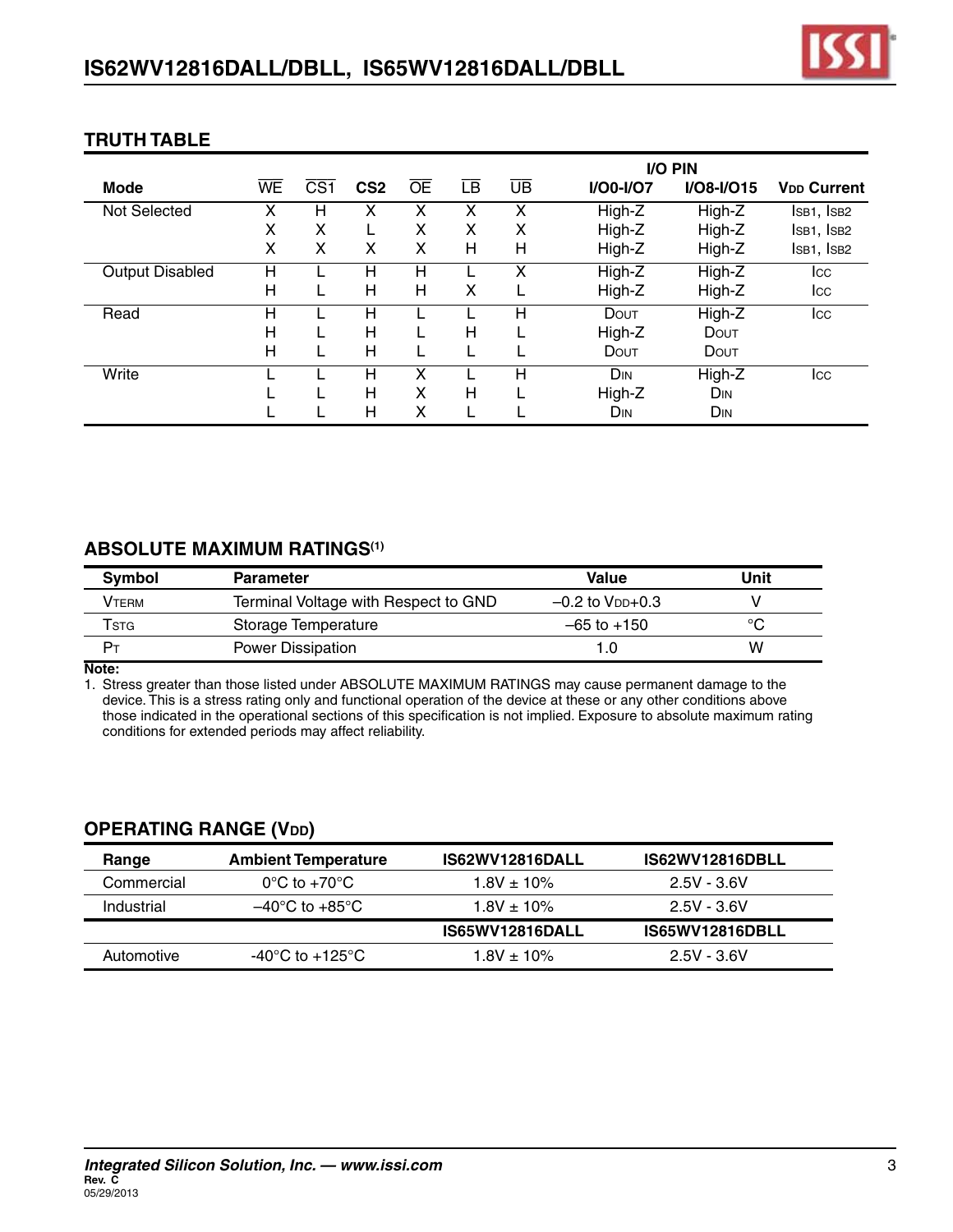

| Symbol                | <b>Parameter</b>    | <b>Test Conditions</b>                         | <b>V</b> <sub>DD</sub> | Min.   | Max.           | <b>Unit</b> |
|-----------------------|---------------------|------------------------------------------------|------------------------|--------|----------------|-------------|
| <b>VOH</b>            | Output HIGH Voltage | $I$ OH = $-0.1$ mA                             | $1.8V \pm 10\%$        | 1.4    |                | v           |
|                       |                     | $I$ OH = $-1$ mA                               | $2.5 - 3.6V$           | 2.2    |                | ٧           |
| VOL                   | Output LOW Voltage  | $IOL = 0.1 mA$                                 | $1.8V \pm 10\%$        |        | 0.2            | v           |
|                       |                     | $IOL = 1.0 mA$                                 | $2.5 - 3.6V$           |        | 0.4            | v           |
| <b>V<sub>IH</sub></b> | Input HIGH Voltage  |                                                | $1.8V \pm 10\%$        | 1.4    | $V_{DD}$ + 0.2 | v           |
|                       |                     |                                                | $2.5 - 3.6V$           | 2.2    | $V_{DD}$ + 0.3 | v           |
| VIL                   | Input LOW Voltage   |                                                | $1.8V \pm 10\%$        | $-0.2$ | 0.4            | v           |
|                       |                     |                                                | $2.5 - 3.6V$           | $-0.2$ | 0.6            | v           |
| -lu                   | Input Leakage       | $GND \leq V_{IN} \leq V_{DD}$                  |                        | $-1$   |                | μA          |
| <b>ILO</b>            | Output Leakage      | $GND \leq V$ OUT $\leq VDD$ , Outputs Disabled |                        | -1     |                | μA          |

#### **DC ELECTRICAL CHARACTERISTICS** (Over Operating Range)

**Notes:**

For IS62/65WV12816DALL:

 $V_{IL}$  (min.) = -1.0V AC (pluse width < 10ns). Not 100% tested.

 $V_{HH}$  (max.) =  $V_{DD}$  + 1.0V AC; (pluse width < 10ns). Not 100% tested.

For IS62/65WV12816DBLL:

 $V_{IL}$  (min.) = -2.0V AC (pluse width < 10ns). Not 100% tested.  $V_{HH}$  (max.) =  $V_{DD}$  + 2.0V AC; (pluse width < 10ns). Not 100% tested.

#### **CAPACITANCE(1)**

| <b>Symbol</b> | <b>Parameter</b>         | Conditions     | Max. | Unit |  |
|---------------|--------------------------|----------------|------|------|--|
| Cın           | Input Capacitance        | $V_{IN} = 0V$  |      | рF   |  |
| COUT          | Input/Output Capacitance | $V$ OUT = $0V$ |      | рF   |  |

**Note:**

1. Tested initially and after any design or process changes that may affect these parameters.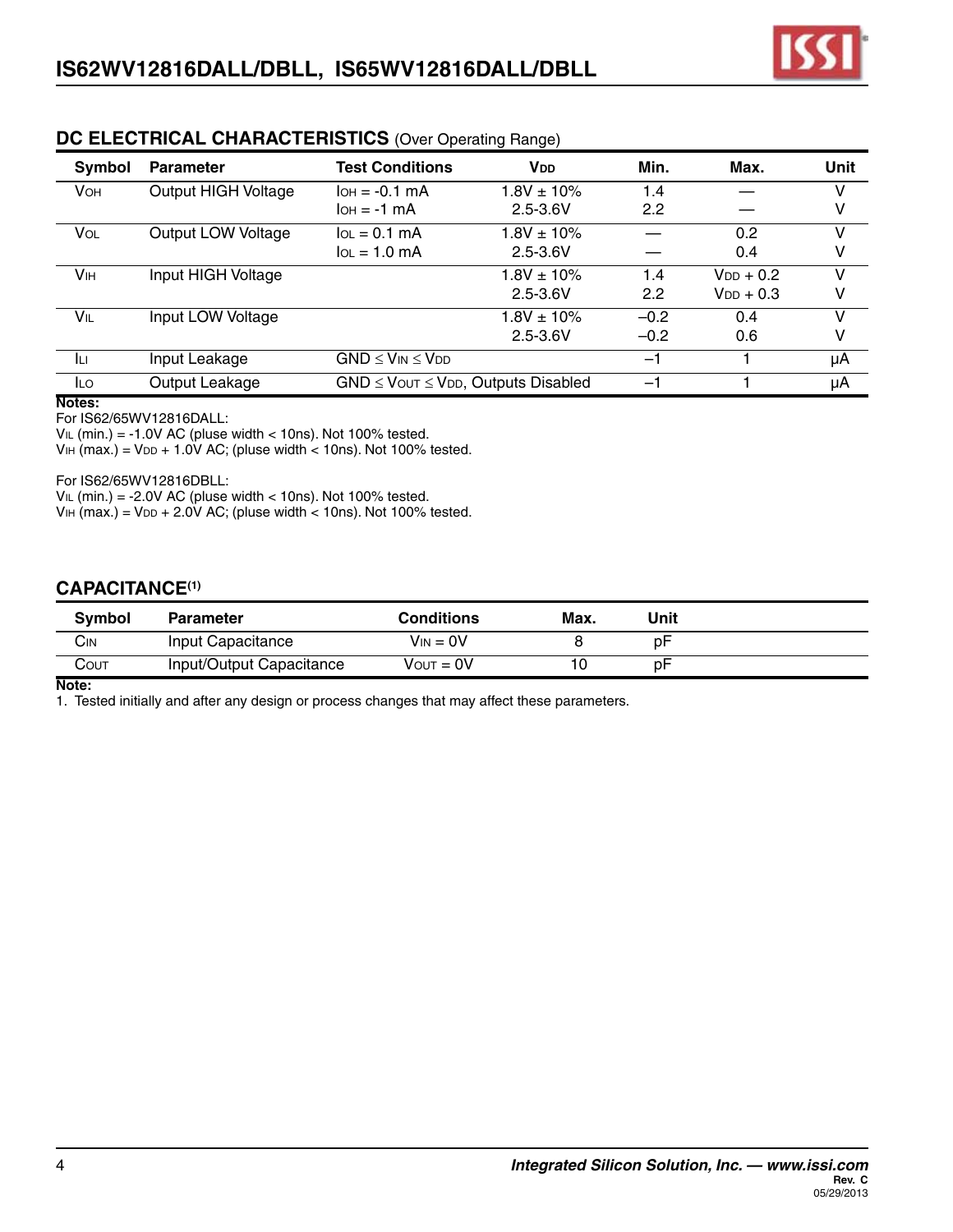

| <b>Symbol</b>    | Parameter                    | <b>Test Conditions</b>                                        |       | Max.<br>55 | <b>Unit</b> |
|------------------|------------------------------|---------------------------------------------------------------|-------|------------|-------------|
| $_{\text{loc}}$  | <b>VDD Dynamic Operating</b> | $V_{DD} = Max.,$                                              | Com.  | 15         | mA          |
|                  | <b>Supply Current</b>        | $I$ $OUT = 0$ mA, $f = f$ $MAX$                               | Ind.  | 20         |             |
|                  |                              |                                                               | Auto. | 25         |             |
| Icc <sub>1</sub> | <b>Operating Supply</b>      | $V_{DD} = Max.$                                               | Com.  | 3          | mA          |
|                  | Current                      | $I$ out = 0 mA, $f = 0$                                       | Ind.  | 3          |             |
|                  |                              |                                                               | Auto. | 4          |             |
| ISB <sub>1</sub> | <b>TTL Standby Current</b>   | $CS2 = VIL$                                                   |       |            |             |
|                  | (TTL Inputs)                 | $f = 0$ Hz                                                    | Com.  | 0.3        | mA          |
|                  |                              |                                                               | Ind.  | 0.3        |             |
|                  |                              |                                                               | Auto. | 0.5        |             |
| ISB <sub>2</sub> | <b>CMOS Standby</b>          | (1) OV $\leq$ CS2 $\leq$ 0.2V                                 | Com.  | 4          | μA          |
|                  | Current (CMOS Inputs)        | <b>OR</b>                                                     | Ind.  | $\,6$      |             |
|                  |                              | $(2)\ \overline{CS1} \geq VDD - 0.2V,$                        | Auto. | 15         |             |
|                  |                              | $CS2 \geq VDD - 0.2V$                                         |       |            |             |
|                  |                              | OR.                                                           |       |            |             |
|                  |                              | (3) $\overline{LB}$ and $\overline{UB} \geq \text{VDD- 0.2V}$ |       |            |             |
|                  |                              | $\overline{CS1} \leq 0.2V$ ,                                  |       |            |             |
|                  |                              | $CS2 > VDD - 0.2V$                                            |       |            |             |
|                  |                              | $f = 0$ Hz                                                    |       |            |             |

#### **IS62/65WV12816DALL, POWER SUPPLY CHARACTERISTICS(1)** (Over Operating Range)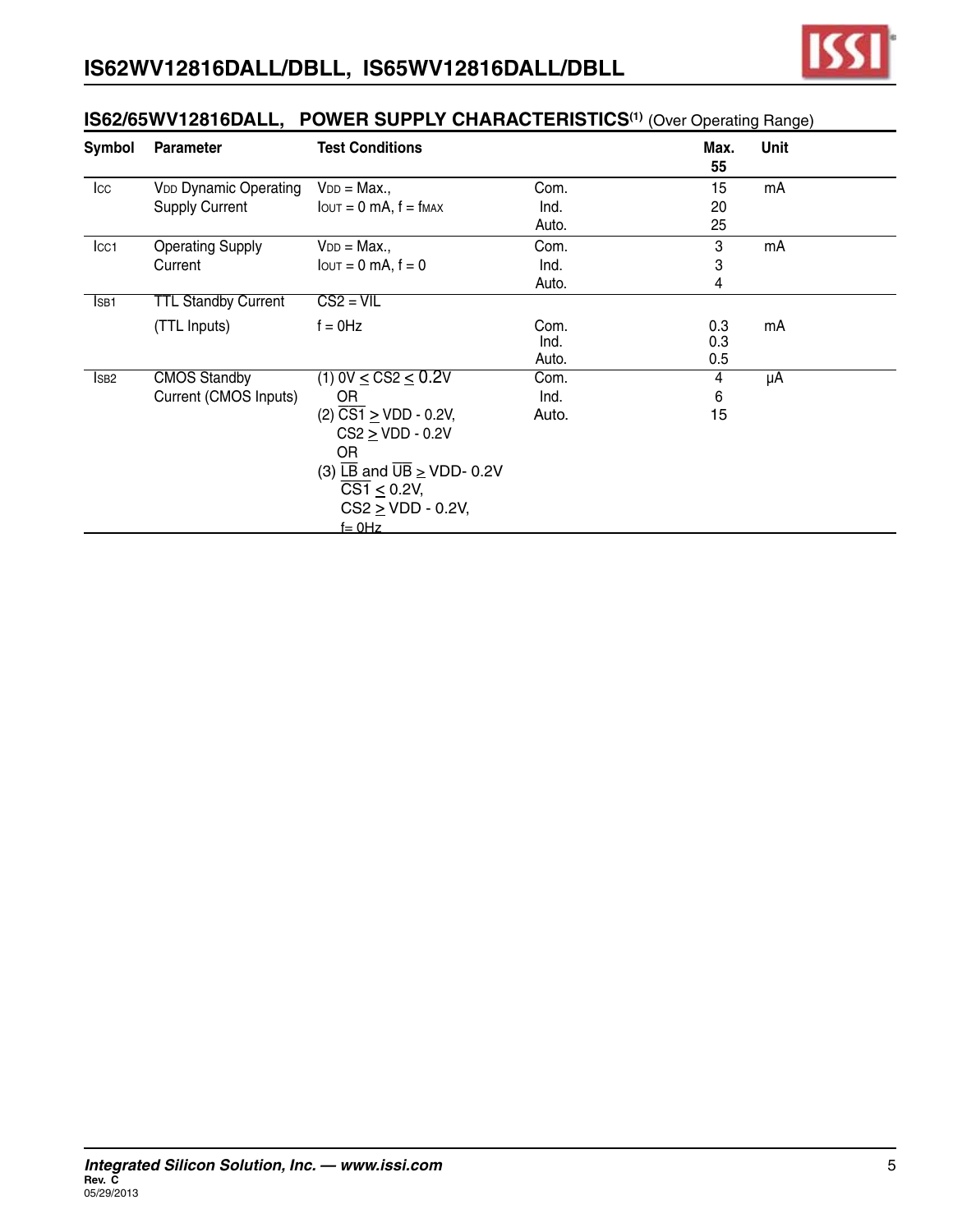

| Symbol           | <b>Parameter</b>             | <b>Test Conditions</b>                              |                     | <b>Max</b><br>35 | Max.<br>45     | Max.<br>55     | Unit |
|------------------|------------------------------|-----------------------------------------------------|---------------------|------------------|----------------|----------------|------|
| $_{\rm lcc}$     | <b>VDD Dynamic Operating</b> | $V_{DD} = Max.,$                                    | Com.                | 22               | 20             | 18             | mA   |
|                  | <b>Supply Current</b>        | $I$ $OUT = 0$ mA, $f = f$ $MAX$                     | Ind.                | 23               | 21             | 19             |      |
|                  |                              |                                                     | Auto.               | 35               | 30             | 25             |      |
|                  |                              |                                                     | typ. <sup>(2)</sup> | 15               | 12             | 10             |      |
| Icc1             | <b>Operating Supply</b>      | $V_{DD} = Max.,$                                    | Com.                | 3                | 3              | 3              | mA   |
|                  | Current                      | $I$ out = 0 mA, $f = 0$                             | Ind.                | 3                | 3              | 3              |      |
|                  |                              |                                                     | Auto.               | 4                | 4              | 4              |      |
| ISB <sub>1</sub> | <b>TTL Standby Current</b>   | $CS2 = VIL$                                         | Com.                | 0.2              | 0.2            | 0.2            | mA   |
|                  | (TTL Inputs)                 | $f = 0$ Hz                                          | Ind.                | 0.2              | 0.2            | 0.2            |      |
|                  |                              |                                                     | AUTO.               | 0.3              | 0.3            | 0.3            |      |
| ISB <sub>2</sub> | <b>CMOS Standby</b>          | (1) OV $\leq$ CS2 $\leq$ 0.2V                       | Com.                | 5                | 5              | 5              | μA   |
|                  | Current (CMOS Inputs)        | <b>OR</b>                                           | Ind.                | 7                | 7              | 7              |      |
|                  |                              | $(2)$ CS1 $\geq$ VDD - 0.2V,                        | Auto.               | 25               | 25             | 25             |      |
|                  |                              | $CS2 > VDD - 0.2V$                                  | typ. <sup>(2)</sup> | $\overline{c}$   | $\overline{2}$ | $\overline{c}$ |      |
|                  |                              | 0R                                                  |                     |                  |                |                |      |
|                  |                              | (3) $\overline{LB}$ and $\overline{UB}$ > VDD- 0.2V |                     |                  |                |                |      |
|                  |                              | $\overline{\text{CS1}} \leq 0.2\text{V}$ ,          |                     |                  |                |                |      |
|                  |                              | $CS2 \ge VDD - 0.2V$                                |                     |                  |                |                |      |
|                  |                              | <u>f= 0Hz</u>                                       |                     |                  |                |                |      |

# **IS62/65WV12816DBLL, POWER SUPPLY CHARACTERISTICS(1)** (Over Operating Range)

**Note:**

1. At f = fmax, address and data inputs are cycling at the maximum frequency, f = 0 means no input lines change.

2. Typical values are measured at  $V_{DD} = 3.0V$ , TA = 25°C and not 100% tested.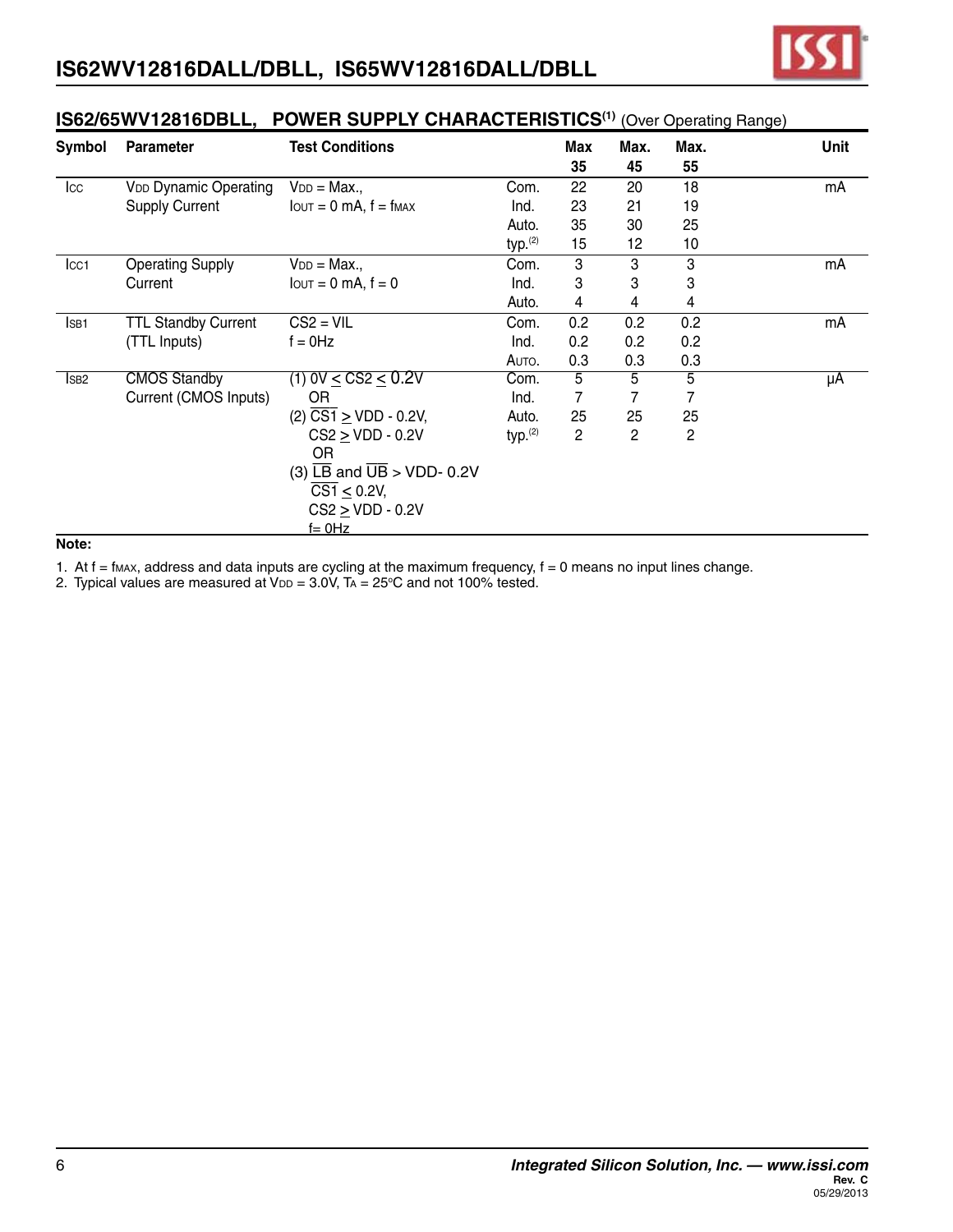

#### **AC TEST CONDITIONS**

| <b>Parameter</b>                               | IS62/65WV12816DALL<br>(Unit)    | IS62/65WV12816DBLL<br>(Unit)    |
|------------------------------------------------|---------------------------------|---------------------------------|
| Input Pulse Level                              | $0.4V$ to $V_{DD}$ -0.2V        | $0.4V$ to $V_{DD}$ -0.3V        |
| Input Rise and Fall Times                      | 1 <sub>V</sub> /1 <sub>ns</sub> | 1 <sub>V</sub> /1 <sub>ns</sub> |
| Input and Output Timing<br>and Reference Level | VRFF                            | <b>VRFF</b>                     |
| Output Load                                    | See Figures 1 and 2             | See Figures 1 and 2             |

|              | $1.8V \pm 10\%$ | $2.5V - 3.6V$ |  |
|--------------|-----------------|---------------|--|
| $R1(\Omega)$ | 3070            | 3070          |  |
| $R2(\Omega)$ | 3150            | 3150          |  |
| <b>VREF</b>  | 0.9V            | 1.5V          |  |
| Ѵтм          | 1.8V            | 2.8V          |  |

# **AC TEST LOADS**





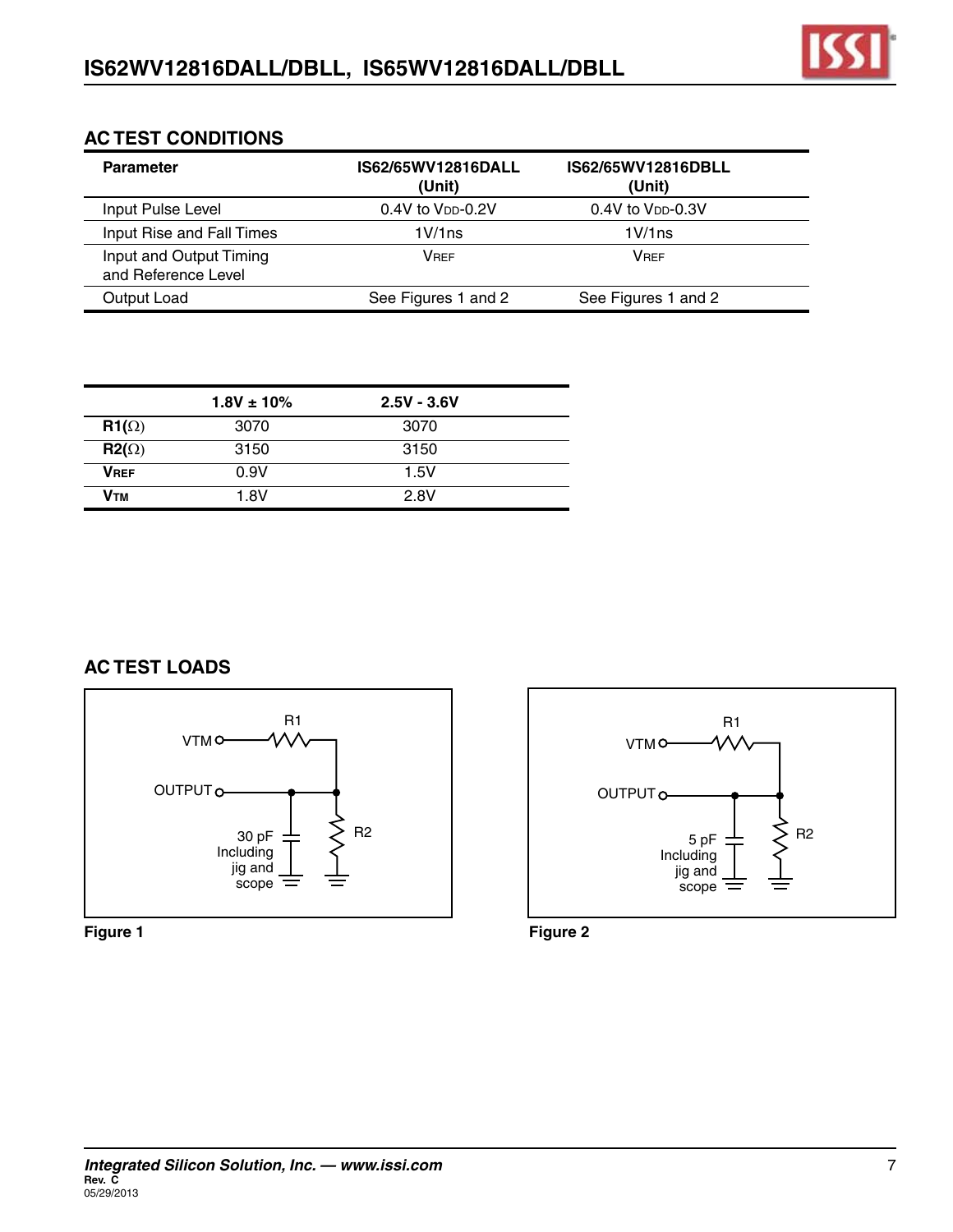|                                     |                                                    | 35 <sub>ns</sub> |      | <b>45 ns</b> |                  | 55 ns |      |      |
|-------------------------------------|----------------------------------------------------|------------------|------|--------------|------------------|-------|------|------|
| Symbol                              | <b>Parameter</b>                                   | Min.             | Max. | Min.         | Max.             | Min.  | Max. | Unit |
| t <sub>RC</sub>                     | <b>Read Cycle Time</b>                             | 35               |      | 45           |                  | 55    |      | ns   |
| taa                                 | Address Access Time                                |                  | 35   |              | 45               |       | 55   | ns   |
| toha                                | <b>Output Hold Time</b>                            | 10               |      | 10           |                  | 10    |      | ns   |
| tacs1/tacs2                         | CS1/CS2 Access Time                                |                  | 35   |              | 45               |       | 55   | ns   |
| <b>t</b> <sub>DOE</sub>             | <b>OE Access Time</b>                              |                  | 15   |              | 20               |       | 25   | ns   |
| $t$ HZOE $(2)$                      | OE to High-Z Output                                |                  | 10   |              | 15               |       | 20   | ns   |
| $t$ LZOE <sup>(2)</sup>             | OE to Low-Z Output                                 | 5                |      | 5            |                  | 5     |      | ns   |
| $t$ HZCS1/ $t$ HZCS2 <sup>(2)</sup> | CS1/CS2 to High-Z Output                           | 0                | 10   | 0            | 15 <sub>15</sub> | 0     | 20   | ns   |
| $t$ LZCS1/ $t$ LZCS2 <sup>(2)</sup> | CS1/CS2 to Low-Z Output                            | 10               |      | 10           |                  | 10    |      | ns   |
| t <sub>BA</sub>                     | LB, UB Access Time                                 |                  | 35   |              | 45               |       | 55   | ns   |
| thzB                                | $\overline{LB}$ , $\overline{UB}$ to High-Z Output | 0                | 10   | 0            | 15               | 0     | 20   | ns   |
| tlzb                                | $\overline{LB}$ , $\overline{UB}$ to Low-Z Output  | $\Omega$         |      | $\Omega$     |                  | 0     |      | ns   |

#### **READ CYCLE SWITCHING CHARACTERISTICS(1)** (Over Operating Range)

#### **Notes:**

1. Test conditions and output loading conditions are specified in the AC Test Conditions and AC Test Loads (Figure 1).

2. Tested with the load in Figure 2. Transition is measured ±500 mV from steady-state voltage. Not 100% tested.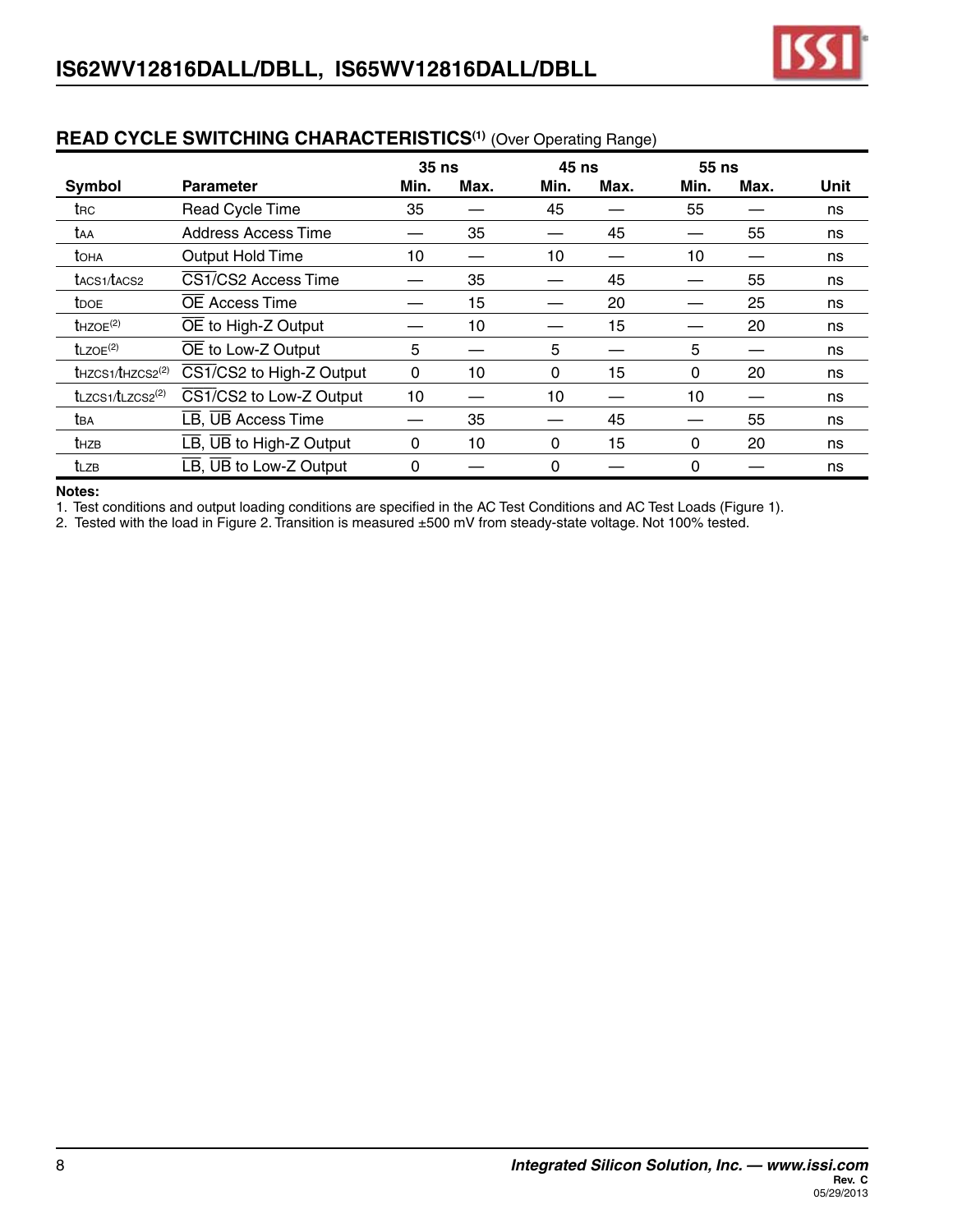#### **READ CYCLE NO. 1<sup>(1,2)</sup>** (Address Controlled) ( $\overline{CS1} = \overline{OE} = VIL$ ,  $CS2 = \overline{WE} = VIH$ ,  $\overline{UB}$  or  $\overline{LB} = VIL$ )



# **AC WAVEFORMS**

**READ CYCLE NO. 2(1,3)** (CS1, CS2, OE, AND UB/LB Controlled)



#### **Notes:**

- 1. WE is HIGH for a Read Cycle.
- 2. The device is continuously selected.  $\overline{OE}$ ,  $\overline{CS1}$ ,  $\overline{UB}$ , or  $\overline{LB}$  = VIL. CS2= $\overline{WE}$ =VIH.
- 3. Address is valid prior to or coincident with  $\overline{\text{CS1}}$  LOW transition.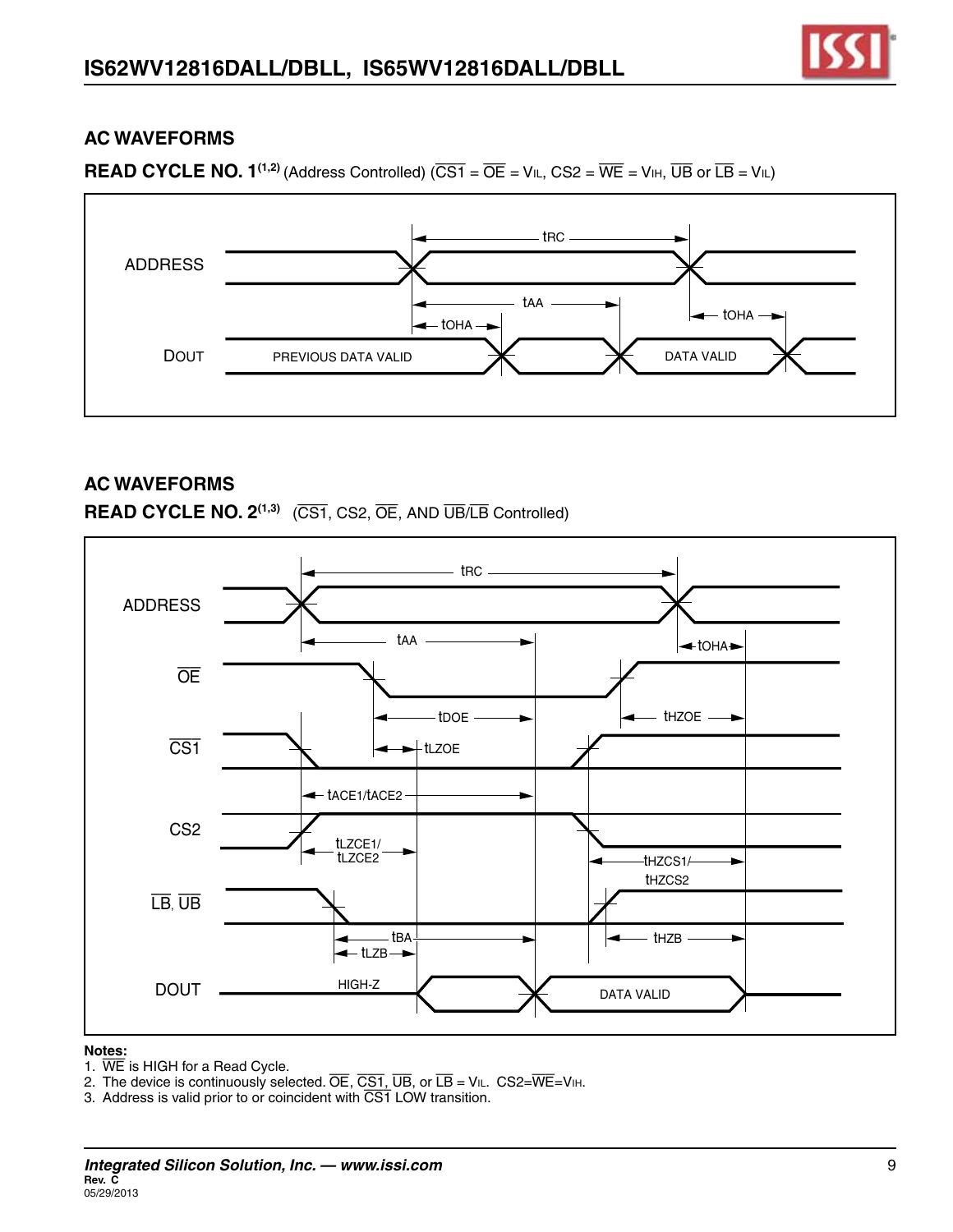|                   |                                  | 35 <sub>ns</sub> |      | <b>45 ns</b> |      | 55 ns |      |      |
|-------------------|----------------------------------|------------------|------|--------------|------|-------|------|------|
| Symbol            | <b>Parameter</b>                 | Min.             | Max. | Min.         | Max. | Min.  | Max. | Unit |
| twc               | Write Cycle Time                 | 35               |      | 45           |      | 55    |      | ns   |
|                   | tscs1/tscs2 CS1/CS2 to Write End | 25               |      | 35           |      | 45    |      | ns   |
| t <sub>AW</sub>   | Address Setup Time to Write End  | 25               |      | 35           |      | 45    |      | ns   |
| tha               | Address Hold from Write End      | 0                |      | 0            |      | 0     |      | ns   |
| tsa               | <b>Address Setup Time</b>        | 0                |      | 0            |      | 0     |      | ns   |
| t <sub>PWB</sub>  | LB, UB Valid to End of Write     | 30               |      | 35           |      | 45    |      | ns   |
| t <sub>PWE</sub>  | <b>WE Pulse Width</b>            | 30               |      | 35           |      | 40    |      | ns   |
| tsp               | Data Setup to Write End          | 15               |      | 20           |      | 25    |      | ns   |
| thd               | Data Hold from Write End         | 0                |      | 0            |      | 0     |      | ns   |
| $t$ HZWE $^{(3)}$ | WE LOW to High-Z Output          |                  | 20   |              | 20   |       | 20   | ns   |
| $t$ LZWE $(3)$    | WE HIGH to Low-Z Output          | 5                |      | 5            |      | 5     |      | ns   |

#### **WRITE CYCLE SWITCHING CHARACTERISTICS(1,2)** (Over Operating Range)

#### **Notes:**

1. Test conditions and output loading conditions are specified in the AC Test Conditions and AC Test Loads (Figure 1).

2. The internal write time is defined by the overlap of  $\overline{CS1}$  LOW, CS2 HIGH and  $\overline{UB}$  or  $\overline{LB}$ , and  $\overline{WE}$  LOW. All signals must be in valid states to initiate a Write, but any one can go inactive to terminate the Write. The Data Input Setup and Hold timing are referenced to the rising or falling edge of the signal that terminates the write.

3. Tested with the load in Figure 2. Transition is measured ±500 mV from steady-state voltage. Not 100% tested.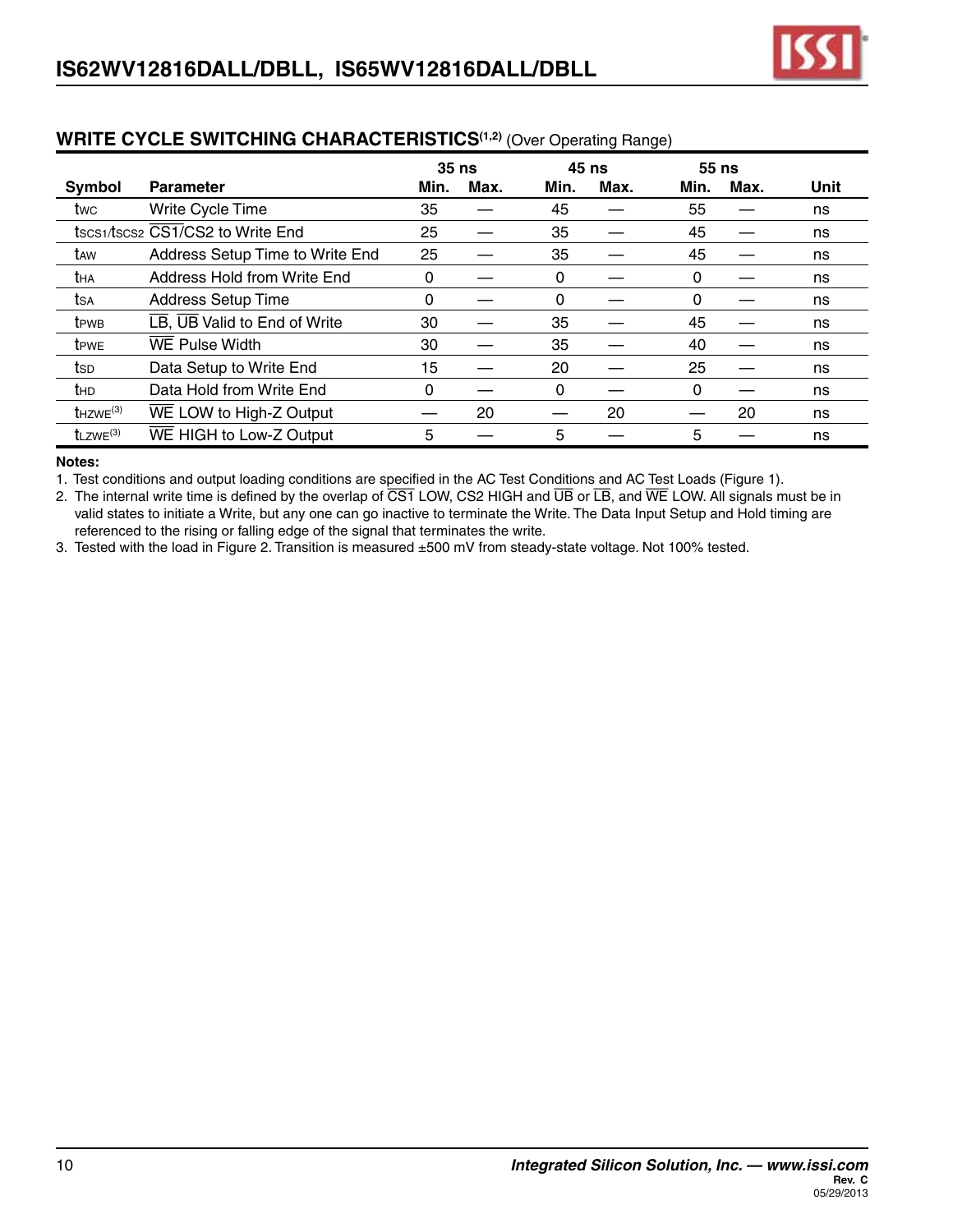

#### **WRITE CYCLE NO.**  $1^{(1,2)}$  **(CS1 Controlled,**  $\overline{OE}$  **= HIGH or LOW)**



#### **Notes:**

- 1. WRITE is an internally generated signal asserted during an overlap of the LOW states on the  $\overline{CS1}$  , CS2 and  $\overline{WE}$  inputs and at least one of the LB and UB inputs being in the LOW state.
- 2. WRITE =  $(\overline{CS1})$  [  $(\overline{LB}) = (\overline{UB})$  ] (WE).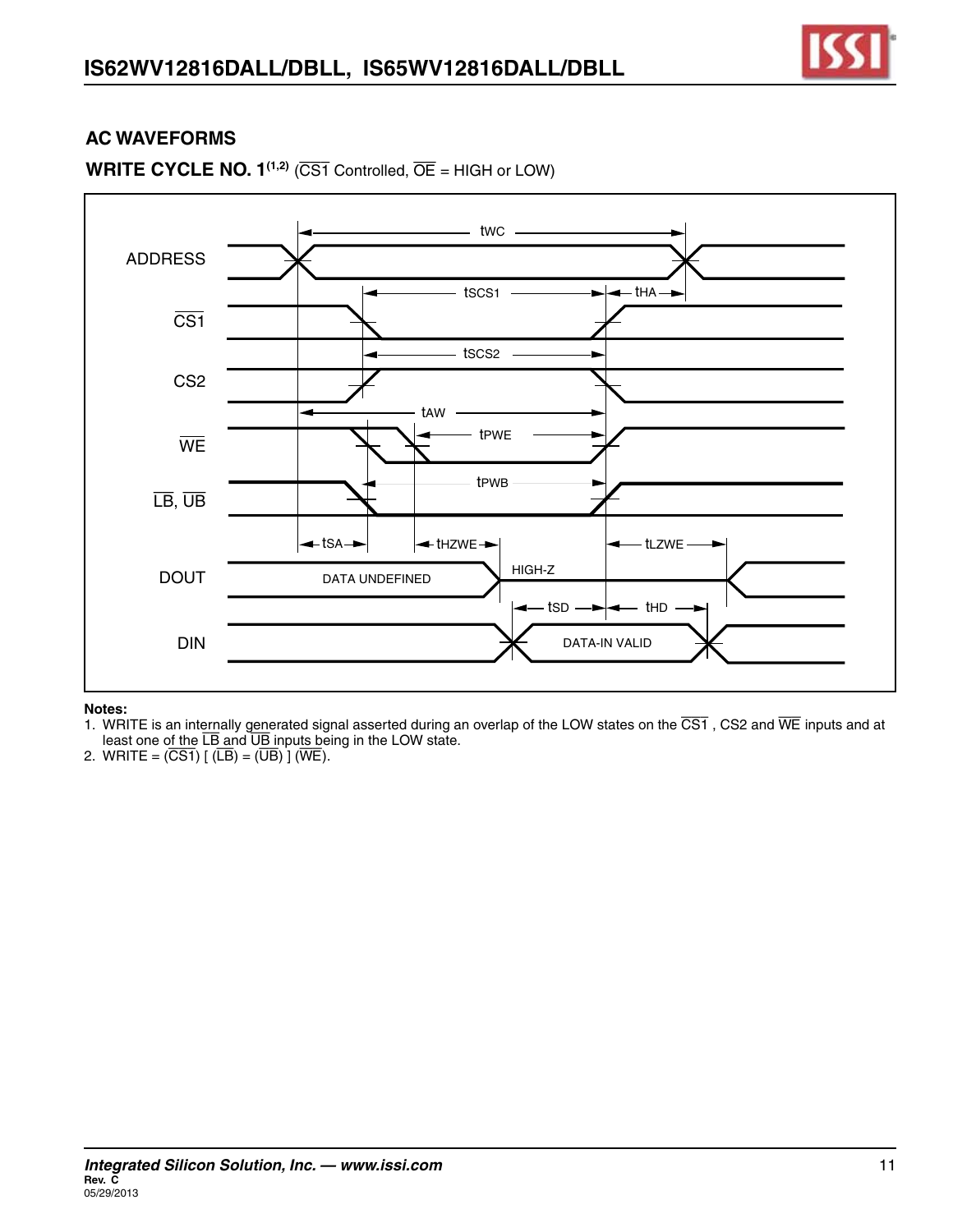



**WRITE CYCLE NO. 2** (WE Controlled: OE is HIGH During Write Cycle)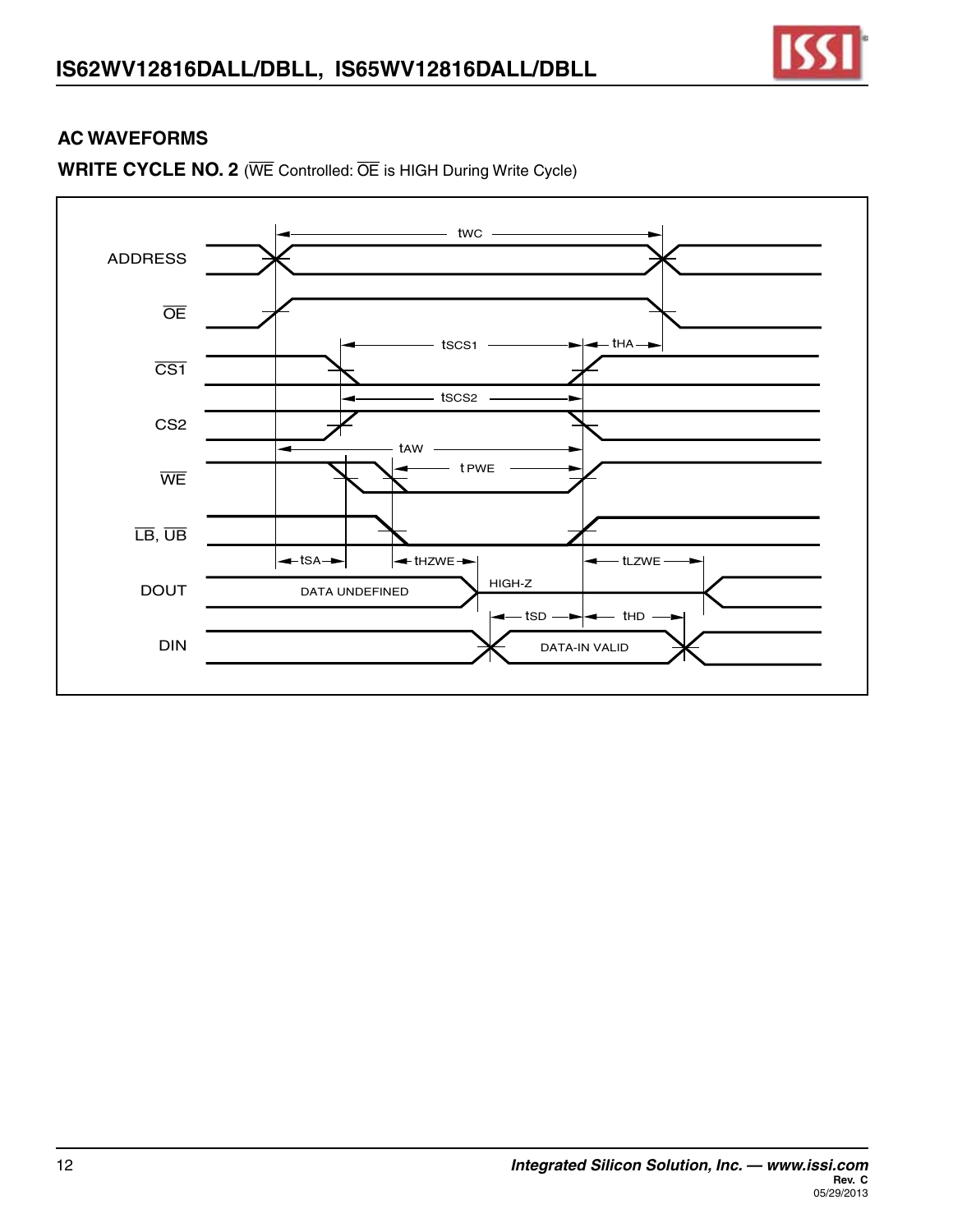

**WRITE CYCLE NO. 3** (WE Controlled: OE is LOW During Write Cycle)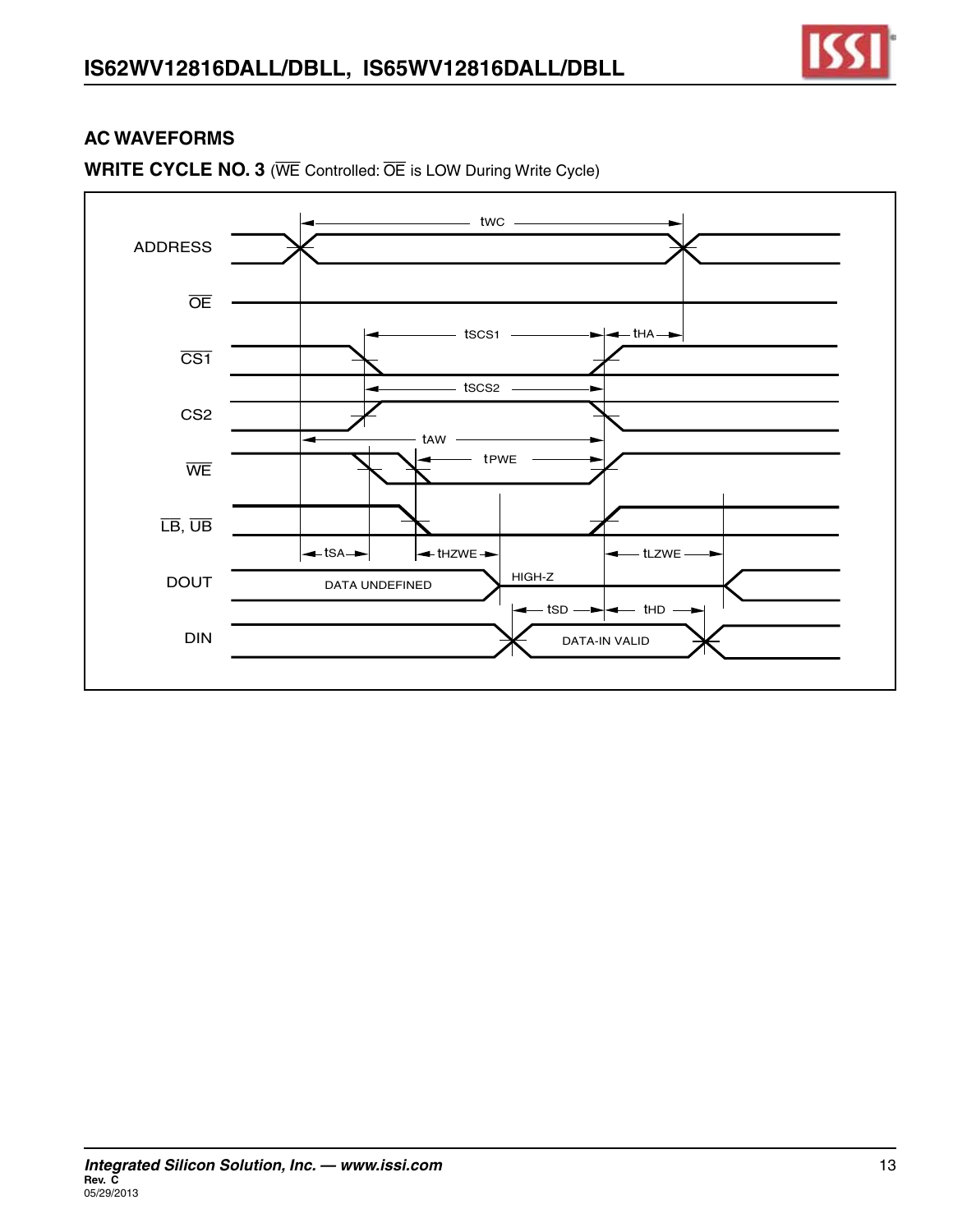

# **WRITE CYCLE NO. 4** (UB/LB Controlled)

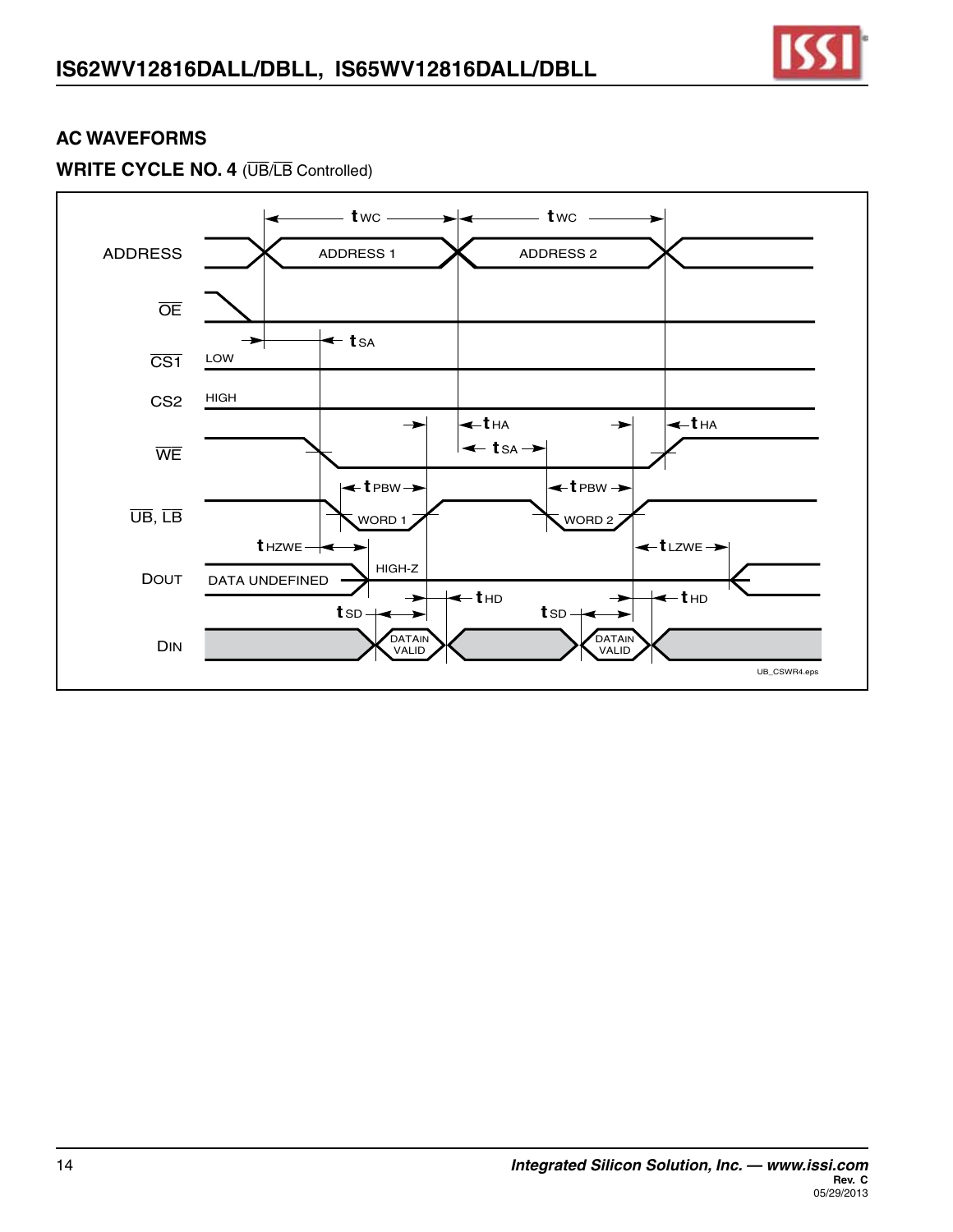

#### **DATA RETENTION SWITCHING CHARACTERISTICS**

| Symbol                 | <b>Parameter</b>                   | <b>Test Condition</b>                                                                                                                 |                     | Min.   | Max. | Unit |
|------------------------|------------------------------------|---------------------------------------------------------------------------------------------------------------------------------------|---------------------|--------|------|------|
| <b>V</b> <sub>DR</sub> | V <sub>DD</sub> for Data Retention | See Data Retention Waveform                                                                                                           |                     | ا 5. ا | 3.6  |      |
| <b>IDR</b>             | Data Retention Current             | $V_{DD} = V_{DR}(min)$ ,                                                                                                              | Com.                |        | 4    | uA   |
|                        |                                    | (1) 0V $\leq$ CS2 $\leq$ 0.2V, or                                                                                                     | Ind.                |        | 6    | μA   |
|                        |                                    | $(2)\ \overline{CS1} \geq$ V <sub>DD</sub> – 0.2V, CS2 $\geq$ V <sub>DD</sub> - 0.2V or                                               | Auto.               |        | 20   | uA   |
|                        |                                    | (3) $\overline{LB}$ and $\overline{UB}$ $\geq$ V <sub>DD</sub> -0.2V, $\overline{CS1}$ $\leq$ 0.2V, CS2 $\geq$ V <sub>DD</sub> - 0.2V | typ. <sup>(2)</sup> |        |      | μA   |
| tsdr                   | Data Retention Setup Time          | See Data Retention Waveform                                                                                                           |                     |        | ns   |      |
| t <sub>RDR</sub>       | <b>Recovery Time</b>               | See Data Retention Waveform                                                                                                           | t <sub>RC</sub>     |        | ns   |      |

#### **Note:**

1. Typical values are measured at  $V_{DD} = V_{DR}(min)$ , TA = 25°C and not 100% tested.

#### **DATA RETENTION WAVEFORM** (CS2 Controlled)

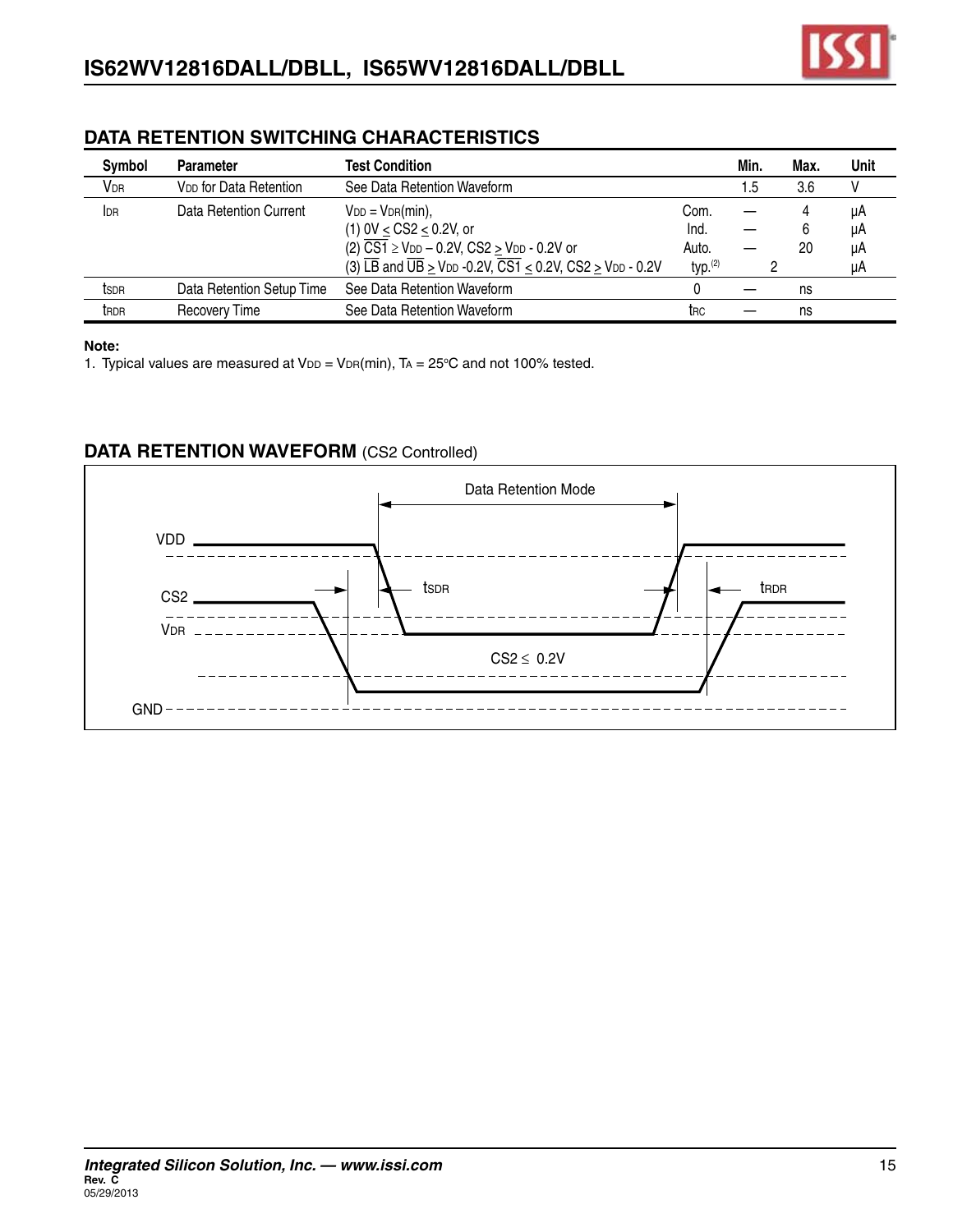

#### **DATA RETENTION WAVEFORM** (CS1Controlled)



#### **Note:**

1. CS2 must satisfy either CS2  $\geq$  Vcc -0.2V or CS2  $\leq$  0.2V

#### **DATA RETENTION WAVEFORM** (UBand LB Controlled)



#### **Note:**

- 1. CS2 must satisfy either CS2  $\geq$  Vcc -0.2V or CS2  $\leq$  0.2V
- 2.  $\overline{CS1}$  must satisfy either CS1  $\geq$  Vcc -0.2V or CS1  $\leq$  0.2V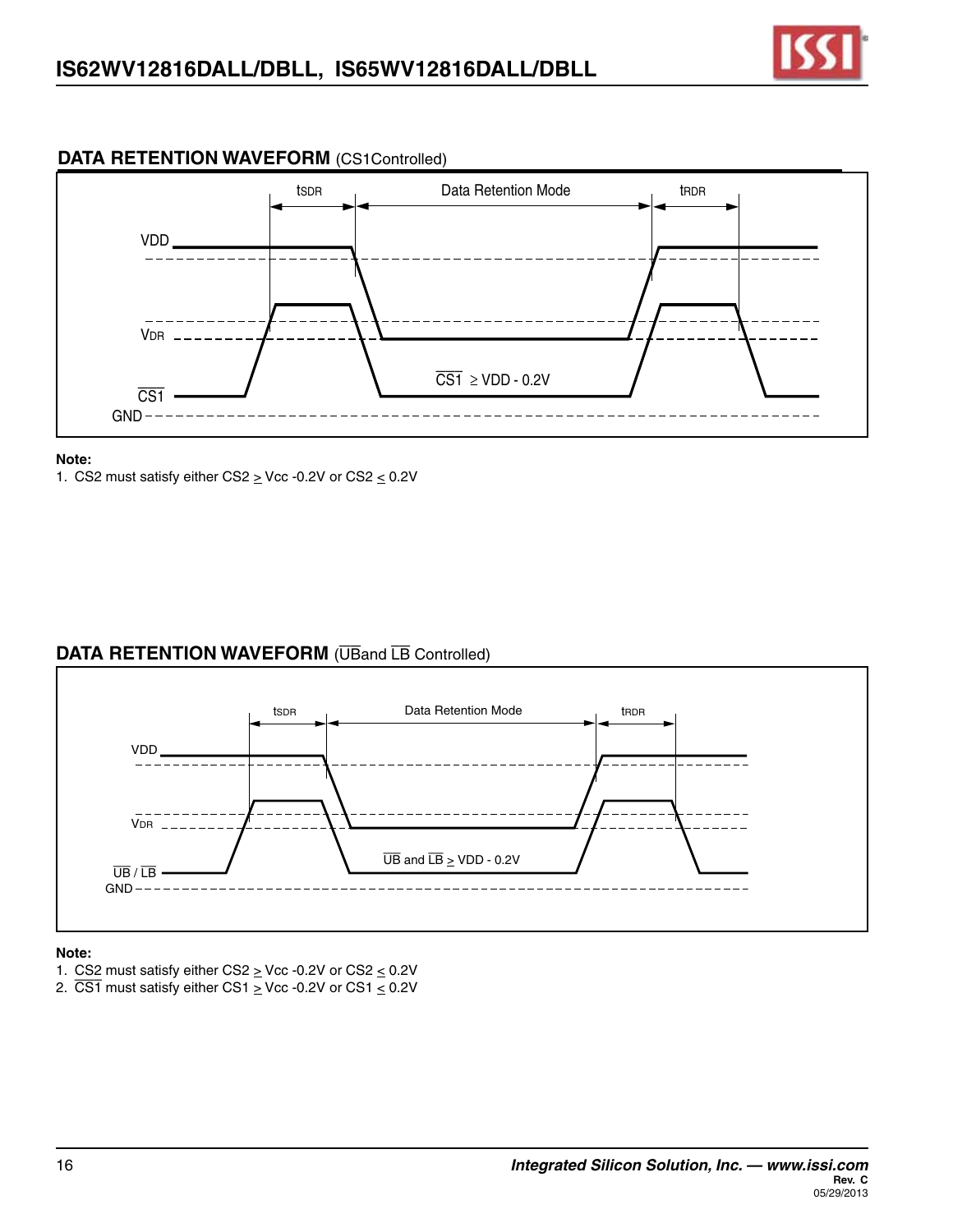

#### **ORDERING INFORMATION: IS62WV12816DALL (1.65V - 2.2V) Industrial Range: –40°C to +85°C**

| Speed (ns) | <b>Order Part No.</b>                     | Package                                                 |
|------------|-------------------------------------------|---------------------------------------------------------|
| 55         | IS62WV12816DALL-55TI TSOP (Type II)       |                                                         |
|            | IS62WV12816DALL-55BI mini BGA (6mm x 8mm) |                                                         |
|            |                                           | IS62WV12816DALL-55BLI mini BGA (6mm x 8mm), Lead-free   |
|            |                                           | IS62WV12816DALL-55B2I mini BGA (6mm x 8mm), 2 CS Option |

#### **ORDERING INFORMATION: IS62WV12816DBLL (2.5V - 3.6V) Industrial Range: –40°C to +85°C**

| Speed (ns) | Order Part No.         | Package                                      |
|------------|------------------------|----------------------------------------------|
| 35         | IS62WV12816DBLL-35TLI  | TSOP (Type II), Lead-free                    |
|            | IS62WV12816DBLL-35BLI  | mini BGA (6mm x 8mm), Lead-free              |
|            | IS62WV12816DBLL-35B2LL | mini BGA (6mm x 8mm), 2 CS Option, Lead-free |
| 45         | IS62WV12816DBLL-45TLI  | TSOP (Type II), Lead-free                    |
|            | IS62WV12816DBLL-45BLI  | mini BGA (6mm x 8mm), Lead-free              |
|            | IS62WV12816DBLL-45B2LI | mini BGA (6mm x 8mm), 2 CS Option, Lead-free |
| 55         | IS62WV12816DBLL-55TI   | TSOP (Type II)                               |
|            | IS62WV12816DBLL-55TLI  | TSOP (Type II), Lead-free                    |
|            | IS62WV12816DBLL-55BI   | mini BGA (6mm x 8mm)                         |
|            | IS62WV12816DBLL-55BLI  | mini BGA (6mm x 8mm), Lead-free              |
|            | IS62WV12816DBLL-55B2I  | mini BGA (6mm x 8mm), 2 CS Option            |
|            | IS62WV12816DBLL-55B2LI | mini BGA (6mm x 8mm), 2 CS Option, Lead-free |

#### **ORDERING INFORMATION: IS65WV12816DBLL (2.5V - 3.6V) Automotive Range (A3): –40°C to +125°C**

| Speed (ns) | <b>Order Part No.</b>                             | Package                                                                        |
|------------|---------------------------------------------------|--------------------------------------------------------------------------------|
| 45         | IS65WV12816DBLL-45CTLA3<br>IS65WV12816DBLL-45BLA3 | TSOP (Type II), Lead-free, Copper Leadframe<br>mini BGA (6mm x 8mm), Lead-free |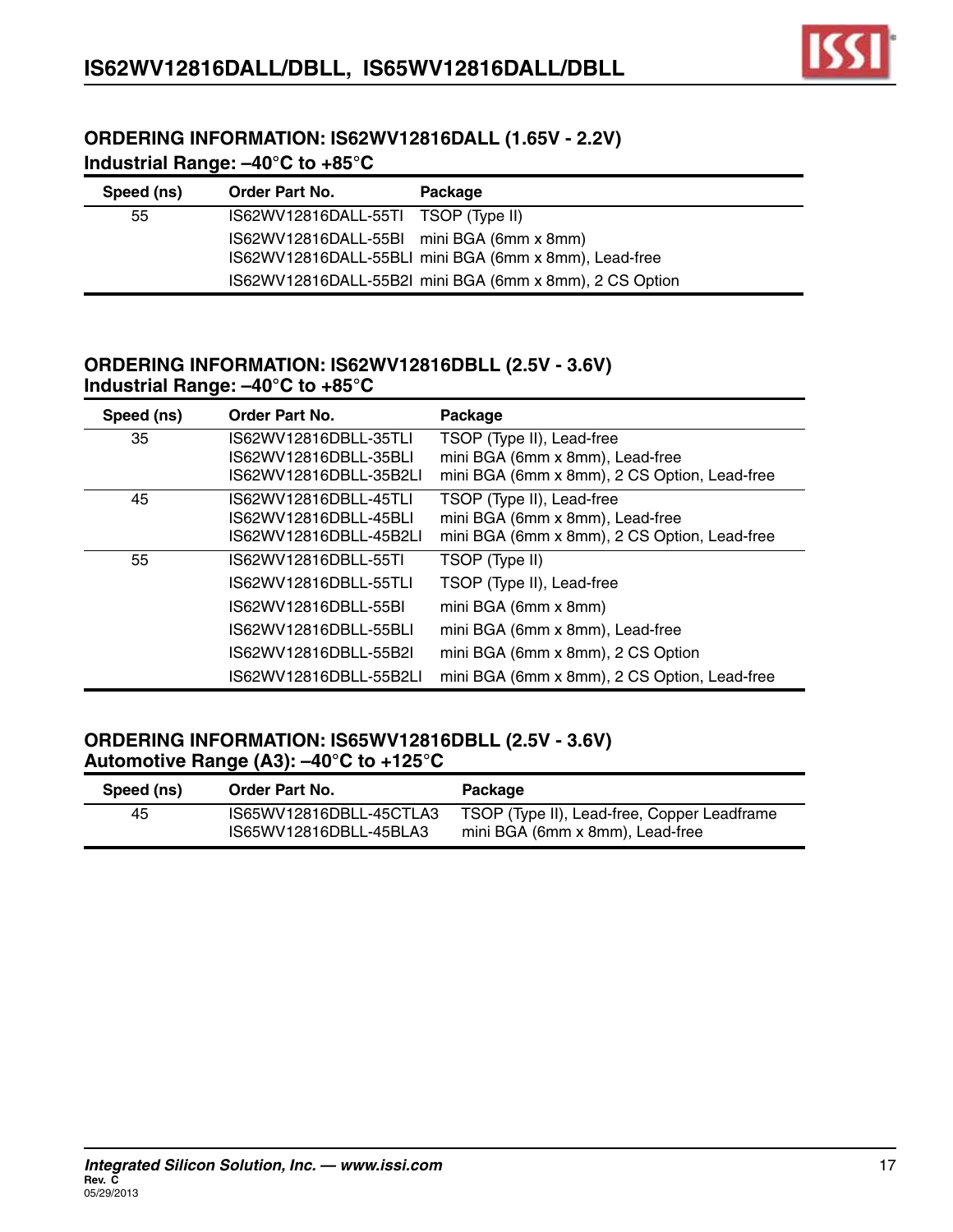